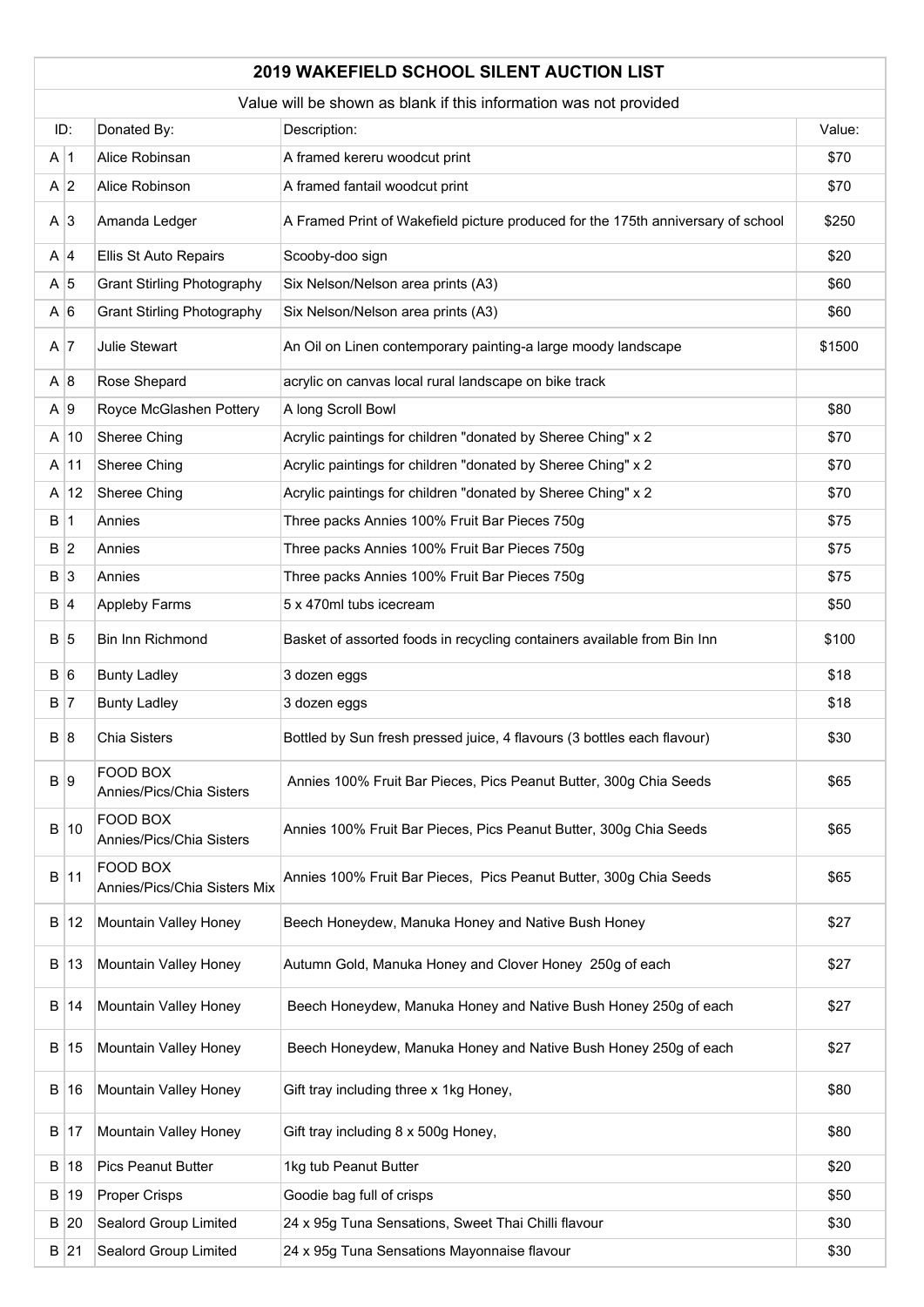|     | $B$ 22  | Sealord Group Limited                           | Salmon Sensations smoked flavour                                             | \$30  |
|-----|---------|-------------------------------------------------|------------------------------------------------------------------------------|-------|
|     | B 23    | <b>Seifried Estate</b>                          | 6 bottles wine mixed                                                         | \$80  |
|     | $B$ 24  | The Villa                                       | a gift basket                                                                | \$80  |
|     | B 25    | <b>Totara View Beer</b>                         | 12 assorted 1.25 litre bottles of craft beers                                | \$150 |
|     | B 26    | Zeaberry                                        | Blackcurrant powder 180G                                                     | \$35  |
|     | B 27    | <b>Awatere River Wines</b>                      | 2 bottles one pinot gris and one pinot noir                                  | \$40  |
| F.  | 1       | Drummond & Etheridge                            | Model John Deere and charger, lights and sounds, 1 mug, 2 caps               | \$120 |
| F 2 |         | Gough Cat                                       | Warm water resistant hooded jacket XL                                        | \$200 |
| F 3 |         | Grace & Paige                                   | Pack of Beeswax wraps                                                        | \$20  |
| F 4 |         | Hair Raisers                                    | Voucher for Cut and Blow Wave                                                | \$50  |
| F 5 |         | Handwarmers                                     | 1 pair of Adult Merino handwarmers                                           | \$20  |
| F 6 |         | Handwarmers                                     | 1 pair of Child Merino handwarmers                                           | \$15  |
| F 7 |         | Home-Lee                                        | Voucher for \$100                                                            | \$100 |
| F 8 |         | <b>Matthews</b>                                 | Nike Mens sunglasses                                                         | \$250 |
| F 9 |         | Matthews                                        | Cavalli Ladies sunglasses                                                    | \$185 |
| F   | 10      | Matthews                                        | Voucher and Bolle beach towel                                                | \$150 |
| F   | 11      | Matthews                                        | Voucher and Serengeti toiletry bag                                           | \$150 |
| F   | 12      | Pack Gear Go                                    | Red, orange striped matching beanie and scarf                                |       |
| F   | 13      | Pack Gear Go                                    | Blue diamond matching beanie and scarf pack                                  |       |
| F   | 14      | Paper Plus                                      | Book "Scarfie Flats of Dunedin"                                              |       |
| F   | 15      | Paper Plus                                      | Book "MINDFOOD"                                                              |       |
| F   | 16      | Paper Plus                                      | Book "The A to Z of WILDLIFE watching"                                       |       |
| F.  | 17      | Parent donation                                 | One giant second hand teddy bear                                             |       |
| F   | 18      | Rachel piano teacher                            | One Term of piano lessons for term 1 2020                                    | \$175 |
|     | F 19    | Shoe Clinic                                     | Promotional tee shirt                                                        | \$50  |
|     | F 20    | Shoe Clinic                                     | Promotional tee shirt                                                        | \$50  |
|     | $F$  21 | Tom Watson - Music<br>lessons                   | 4 x 30min guitar lessons, term one 2020                                      | \$100 |
|     | $F$  22 | Toyota                                          | Car Shampoo, Premium liquid wax, cloth and sponge                            | \$20  |
|     | $F$  23 | Village Cycles                                  | Wethepeople Addict BMX bike                                                  | \$980 |
| H 1 |         | Advanced l'national<br><b>Cleaning Services</b> | 5I of each of Spray & Wipe, Total Washroom, Laundry Liquid 5I, Floor Cleaner | \$80  |
| H 2 |         | Eyebright                                       | Garden statue                                                                | \$237 |
| H 3 |         | First Aid Kit NZ<br>qsisafety.com               | First Aid Kit                                                                | \$25  |
| H 4 |         | Guthrie Bowron                                  | Roller, paint tray, drip sheet, masking tape, brush                          | \$60  |
| H 5 |         | Julie Nevin                                     | Environmentally good clothes Pegs 2 packets                                  | \$30  |
| H 6 |         | Key Industries                                  | No Pests Ant Gift Pack: 225ml, No pests cap                                  | \$69  |
| H 7 |         | Key Industries                                  | No Pests Wasp Gift Pack includes No Pests Wasp lure 1L, dome and cap         | \$86  |
| H 8 |         | Logger's Shop Brightwater                       | 1 lawnmower                                                                  | \$400 |
| H 9 |         | Resene Richmond                                 | Professional Paint Rolling Kit                                               | \$30  |
|     | H 10    | Sue Ketel                                       | High Gloss Floating "Handy Shelf"                                            |       |
|     | H 11    | The Copier Company                              | Outdoor waterproof bluetooth speaker and suit holder                         |       |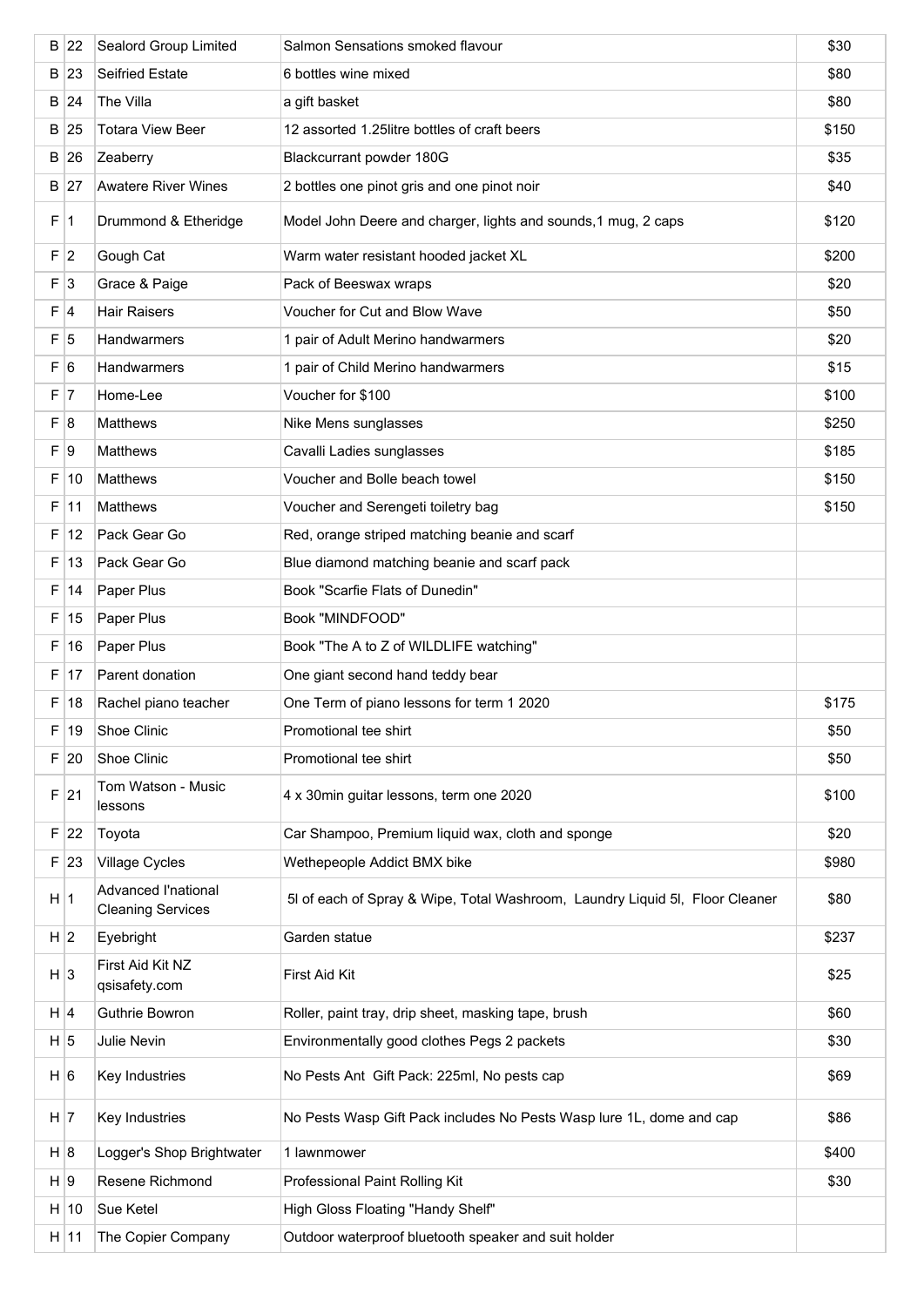|                | H 12    | <b>Wakefield Pharmacy</b>     | ornaments                                                                         | \$60  |
|----------------|---------|-------------------------------|-----------------------------------------------------------------------------------|-------|
|                | H 13    | <b>Wakefield Pharmacy</b>     | ornaments                                                                         | \$60  |
|                | H 14    | <b>Wakefield Pharmacy</b>     | Baby covered hottie and three muslin wraps                                        | \$20  |
|                | H 15    | WOW & Classic Car             | 4 Coffee mugs and fridge magnet                                                   | \$40  |
| $HL$ 1         |         | McPherson & Bashford          | A Gasmate Cruiser Portable BBQ                                                    | \$330 |
| $HL$ 2         |         | My Bike                       | Water bottles, coffee cups, Handle grips, spray oils for e-bikes, e-locks, gloves | \$300 |
| HL $ 3 $       |         | Pack Gear Go                  | Salewa Active 28L pack, first aid kit, drink bottle, sunblock and blanket         | \$170 |
| $HL$ 4         |         | Pack Gear Go                  | Family outdoor pack                                                               |       |
| $HL$ 5         |         | Pack Gear Go                  | Outdoor emergency pack                                                            |       |
| $HL$ 6         |         | Pack Gear Go                  | Safety kit includes                                                               |       |
| $HL$  7        |         | Pack Gear Go                  | Foldaway bag pack plus other useful containers                                    |       |
| $HL$ 8         |         | Pack Gear Go                  | Outdoor pack                                                                      |       |
| $L$  1         |         | Farmlands                     | 20kg bag dog biscuits for adult working dog                                       |       |
| L 2            |         | Farmlands                     | 20kg bag chook food                                                               |       |
| $L \vert 3$    |         | Goldpine Industries           | Wooden farm gate with hanging hinges                                              |       |
| $L \vert 4$    |         | Goldpine Industries           | Wooden garden gate                                                                |       |
|                | 5       | Ravensdown                    | 1 x 20kg bag Nitrophoska Extra                                                    | \$40  |
| L 6            |         | Ravensdown                    | 1 x 20kg bag Nitrophoska Extra                                                    | \$40  |
| $L$  7         |         | The Vet Centre                | 2.5kg of Kitten food, 1 blanket, 2 toys and address tag                           | \$90  |
| L 8            |         | Wood Contracting 2014         | Chaps good quality medium                                                         | \$200 |
| $V$  1         |         | Southfuels spring grove       | Voucher for \$50 for Goods and Services EXPIRES 31/03/20                          | \$50  |
| V <sub>2</sub> |         | Abel Tasman Aqua Taxi         | Aqua Taxi travel voucher EXPIRES 15/11/20                                         | \$150 |
| $V$ 3          |         | Alistair Dephoff              | Voucher for log splitter hire EXPIRES 09/11/20                                    | \$60  |
| $V$ 4          |         | Alistair Dephoff              | Voucher for log splitter hire EXPIRES 09/11/20                                    | \$60  |
| $V$ 5          |         | Alistair Dephoff              | Voucher for log splitter hire EXPIRES 09/11/20                                    | \$60  |
| V 6            |         | Alistair Dephoff              | Voucher for log splitter hire EXPIRES 09/11/20                                    | \$60  |
| $V$  7         |         | Alistair Dephoff              | Voucher for 4 hour Chipper/Mulcher hire EXPIRES 09/11/20                          | \$160 |
| V 8            |         | Alistair Dephoff              | Voucher for 4 hour Chipper/Mulcher hire EXPIRES 09/11/20                          | \$160 |
| V 9            |         | <b>Bay Landscapes</b>         | 1 x 5cub m compost or soil mix delivered EXPIRES 4/10/20                          | \$365 |
|                | $V$  10 | Bay Landscapes                | 2 x \$20 vouchers, EXPIRES19/9/2020                                               | \$40  |
|                | $V$ 11  | Beyond Feet                   | Gift Voucher for 1 hr treatment EXPIRES November 2020                             | \$60  |
| $\mathsf{V}$   | 12      | <b>Bridge Valley</b>          | Voucher for activities EXPIRES 31/03/20                                           | \$160 |
| V              | 13      | Cable Bay Adventure Park      | Voucher for two people to go on the Skywire Experience EXPIRES 13/4/2020          | \$190 |
|                | V   14  | Cafe Rhubarbe                 | Voucher for goods at cafe EXPIRES 25/01/20                                        | \$25  |
|                | V   15  | <b>Calder Tennis Training</b> | One term's tennis coaching                                                        | \$60  |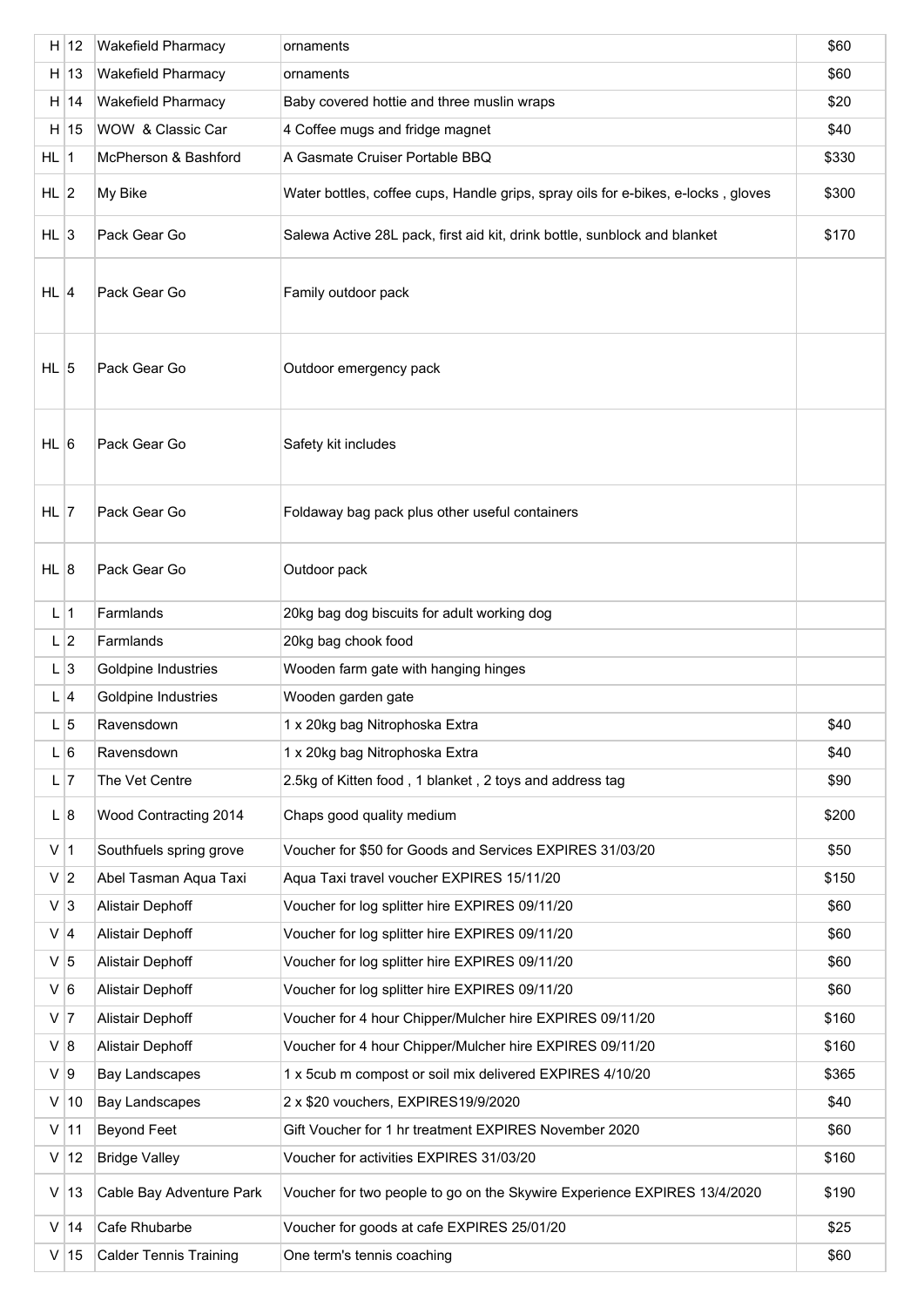| V   | 16     | Carters Tyre Service           | Voucher for One car or 4x4 wheel alignment EXPIRES September 2020           | \$89  |
|-----|--------|--------------------------------|-----------------------------------------------------------------------------|-------|
|     | $V$ 17 | Carters Tyre Service           | Voucher for One car or 4x4 wheel alignment EXPIRES September 2020           | \$89  |
| V l | 18     | Carters Tyre Service           | Voucher for One car or 4x4 wheel alignment EXPIRES September 2020           | \$89  |
|     | $V$ 19 | Carters Tyre Service           | Voucher for One car or 4x4 wheel alignment EXPIRES September 2020           | \$89  |
|     | $V$ 20 | Chocolate Velvet               | Voucher EXPIRES 12/09/20                                                    | \$20  |
|     | $V$ 21 | <b>Croisilles Oysters</b>      | Voucher                                                                     | \$50  |
|     | $V$ 22 | Dress Up Box                   | Voucher April 2020                                                          | \$15  |
|     | $V$ 23 | Fresh Bake                     | Gift voucher EXPIRES 10/5/20                                                | \$10  |
|     | $V$ 24 | Fresh Bake                     | Voucher for Donut Heart for your next Event EXPIRES 9/12/19                 | \$45  |
|     | $V$ 25 | <b>Grape Escape</b>            | 2x \$30 voucher EXPIRES 19/02/20                                            | \$60  |
|     | $V$ 26 | Hanmer Springs Pool Spa        | Mini Group Pass (2 Adults & up to 3 children) NO EXPIRY                     | \$63  |
|     | $V$ 27 | <b>Harley Street Medical</b>   | Vasectomy                                                                   | \$410 |
|     | $V$ 28 | <b>Healthy Food Guide</b>      | 1 year subscription to Healthy Food Guide mag EXPIRES 31/12/19 now online!  | \$10  |
|     | $V$ 29 | <b>Healthy Food Guide</b>      | 1 year subscription to Healthy Food Guide mag EXPIRES 31/12/19 now online!  | \$10  |
|     | $V$ 30 | <b>Hill Top Native Nursery</b> | Vouchers \$50                                                               | \$50  |
|     | $V$ 31 | <b>Hill Top Native Nursery</b> | Vouchers \$50                                                               | \$50  |
|     | $V$ 32 | <b>Hill Top Native Nursery</b> | Vouchers \$50                                                               | \$50  |
|     | $V$ 33 | <b>Hill Top Native Nursery</b> | Vouchers \$50                                                               | \$50  |
|     | $V$ 34 | Interislander                  | \$500 Interisland Travel Voucher EXPIRES 1/08/20                            | \$500 |
|     | $V$ 35 | Kimi Ora Resort                | 2 x one day stay vouchers \$30 each EXPIRES 20/9/20                         | \$60  |
|     | $V$ 36 | Kiwi Journeys                  | 2 x e-bike hire and 2 x return ferry tickets for the day EXPIRES 31/12/2020 | \$222 |
|     | $V$ 37 | Kiwi Journeys                  | 2 x e-bike hire and 2 x return ferry tickets for the day EXPIRES 26/4/2021  | \$500 |
|     | $V$ 38 | Kokoro Studio                  | Voucher for two yoga sessions EXPIRES MAY 2020                              | \$30  |
|     | $V$ 39 | Lonestar                       | \$50 Meal voucher EXPIRES 22/10/20                                          | \$50  |
|     | $V$ 40 | Lyn Smith                      | \$100 Cake It Voucher                                                       | \$100 |
|     | $V$ 41 | Make A Knife                   | Make a Knife Gift Voucher                                                   | \$180 |
|     | $V$ 42 | Make A Knife                   | Make a Knife Gift Voucher                                                   | \$180 |
|     | $V$ 43 | M C Harvesters                 | \$200 voucher to be spent at the Loggers' Shop Brightwater                  | \$200 |
|     | $V$ 44 | Mega Slide, Tahuna             | 3x 3/4 hour ride                                                            |       |
|     | $V$ 45 | Mike Beever (piano tuner)      | A Piano tuning                                                              | \$150 |
|     | $V$ 46 | Mini Tankers Nelson            | 10 coffee and 10 pie vouchers (expires 29/02/20)                            | \$50  |
|     | $V$ 47 | Mini Tankers Nelson            | 10 coffee and 10 pie vouchers (expires 29/02/20)                            | \$50  |
| V   | 48     | Mini Tankers Nelson            | 10 coffee and 10 pie vouchers (expires 29/02/20)                            | \$50  |
| V   | 49     | Moutere Inn                    | Voucher EXPIRES 1/3/20                                                      | \$40  |
|     | $V$ 50 | My Place Mel Douglas-Solly     | Complete Colour and Restyle EXPIRES Nov 2020                                | \$200 |
|     | $V$ 51 | My Place Mel Douglas-Solly     | Delux Facial only EXPIRES Nov 2020                                          |       |
|     | $V$ 52 | Nelson Fun Park                | Voucher for 3 x half hour hydroslide passes EXPIRES ON 31/01/20             |       |
|     | $V$ 53 | Nelson Fun Park                | Voucher for 3 x half hour hydroslide passes EXPIRES ON 31/01/20             |       |